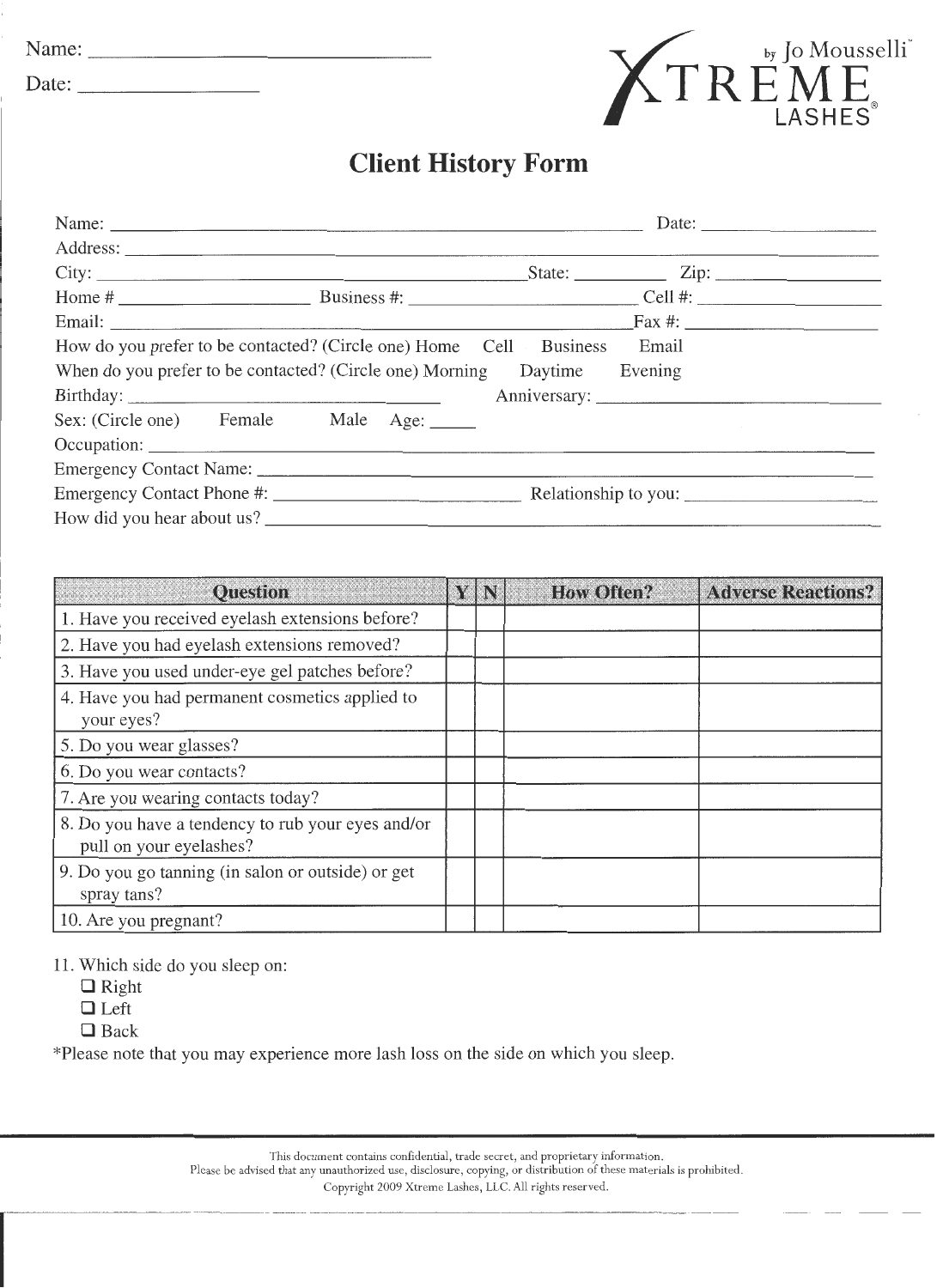

12. Do you exercise?

□ Yes<sup>\*</sup> (If yes, fill out the chart below.)

ONo

\*Please be sure to follow After Care Instructions regarding protecting your Xtreme Lashes® Eyelash Extensions while exercising.

| <b>Type of Activity</b> | <b>Frequency</b><br># times/ week | <b>Indoors or Outdoors?</b> |
|-------------------------|-----------------------------------|-----------------------------|
|                         |                                   |                             |
| <u>.</u>                |                                   |                             |
|                         |                                   |                             |
|                         |                                   |                             |

13. What brands are you currently using around your eyes? Please indicate the brand of product you use for each and how often you wear it.

| <b>Product Brand</b>           | <b>Frequency of Use</b><br>Daily: # times per day | <b>Frequency of Use</b><br>Weekly: # times/week | <b>Frequency of Use</b><br>Monthly: # times/month |
|--------------------------------|---------------------------------------------------|-------------------------------------------------|---------------------------------------------------|
| Cleanser:                      |                                                   |                                                 |                                                   |
| Toner:                         |                                                   |                                                 |                                                   |
| Eye Treatment:                 |                                                   |                                                 |                                                   |
| Day Moisturizer:               |                                                   |                                                 |                                                   |
| Night Moisturizer:             |                                                   |                                                 |                                                   |
| Eye Cream:                     |                                                   |                                                 |                                                   |
| Eye Serum:                     |                                                   |                                                 |                                                   |
| Mask:                          |                                                   |                                                 |                                                   |
| Sunscreen:                     |                                                   |                                                 |                                                   |
| Mascara Brand:                 |                                                   |                                                 |                                                   |
| Eyeliner Brand:                |                                                   |                                                 |                                                   |
| Eye Shadow Brand:              |                                                   |                                                 |                                                   |
| Eyelash Enhancer/ Conditioner: |                                                   |                                                 |                                                   |

\*\*Please note: Discontinue use of cosmetics until48 hours after lash application. The use of heavy oils, creams and Vaseline that may come into contact with your Xtreme Lashes® Eyelash Extensions should be discontinued for the duration of your lashes.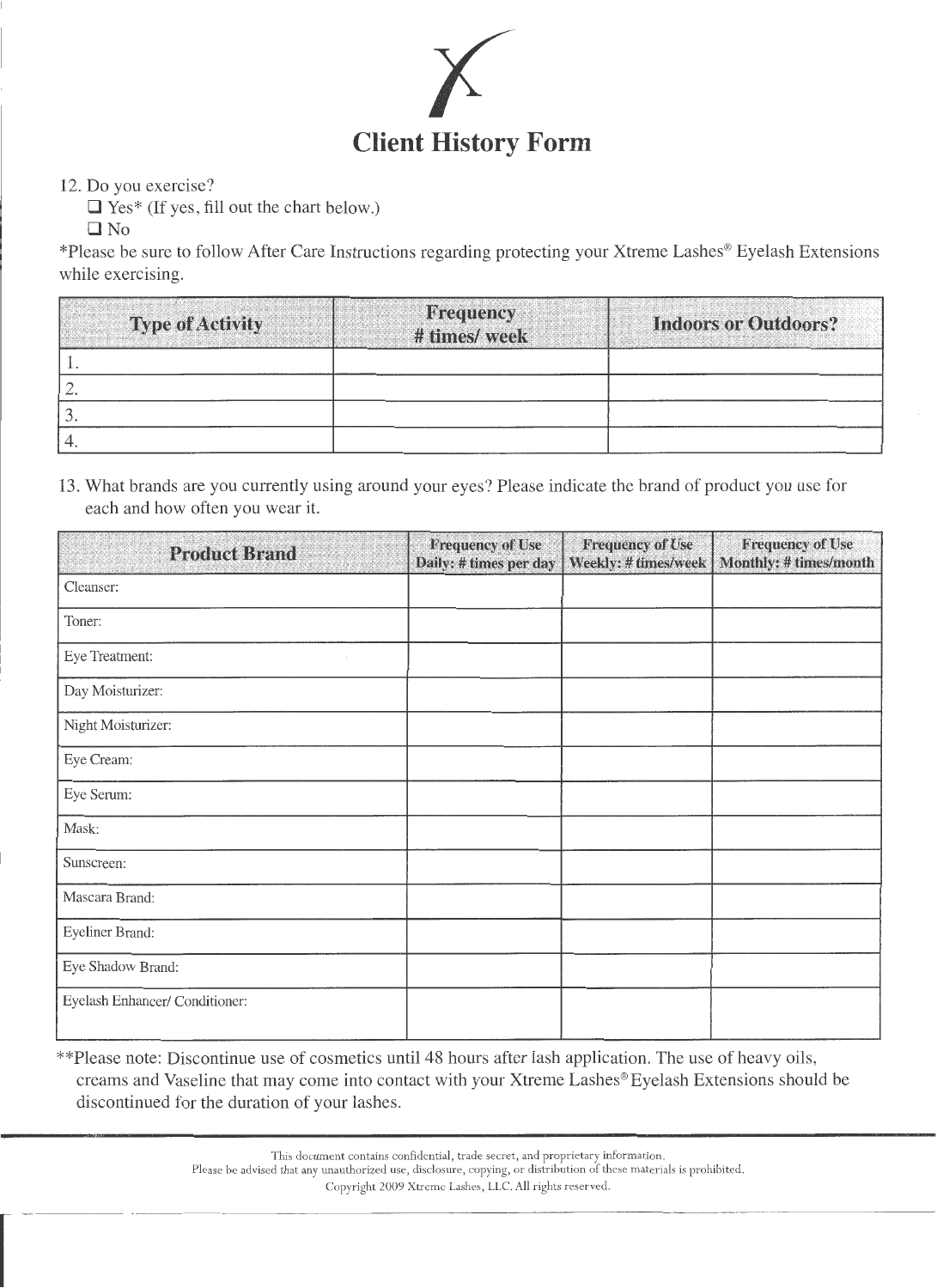

## **MEDICAL HISTORY:**

| <b>Question</b>                                                                                                                                                                                                 | Y | N | Type(s) | Date of most recent /<br>How often? | <b>Adverse Reactions?</b><br>Describe symptoms. |
|-----------------------------------------------------------------------------------------------------------------------------------------------------------------------------------------------------------------|---|---|---------|-------------------------------------|-------------------------------------------------|
| 14. Do you have an acrylate or<br>cyanocarylate allergy (Ex:<br>Dermabond)?                                                                                                                                     |   |   |         |                                     |                                                 |
| 15. Any allergies to nail adhesives?                                                                                                                                                                            |   |   |         |                                     |                                                 |
| 16. Any allergies, including those<br>that affect your eyes, skin, or<br>respiratory system?                                                                                                                    |   |   |         |                                     |                                                 |
| 17. Any allergies to medications?                                                                                                                                                                               |   |   |         |                                     |                                                 |
| 18. Any allergies to cosmetic or skin<br>care products or ingredients?                                                                                                                                          |   |   |         |                                     |                                                 |
| 19. Any allergies to topical creams,<br>adhesive tape, or other topical<br>products?                                                                                                                            |   |   |         |                                     |                                                 |
| 20. Recent eye surgery, scars, or<br>infections?                                                                                                                                                                |   |   |         |                                     |                                                 |
| 21. Have you had any exfoliation,<br>skin tightening or skin<br>resurfacing facial treatments,<br>including but not limited to<br>acne treatments, chemical peels,<br>microdermabrasion, Thermage or<br>Fraxel? |   |   |         |                                     |                                                 |
| 22. Are you currently or have you<br>previously used Retin A or<br>Accutane?                                                                                                                                    |   |   |         |                                     |                                                 |
| 23. Do you have a history of any<br>type of eye disease, condition,<br>or injury that affected your hair/<br>lash growth or loss?                                                                               |   |   |         |                                     |                                                 |
| 24. Have you noticed that your hair<br>growth cycle is slower or faster<br>than others?                                                                                                                         |   |   |         |                                     |                                                 |